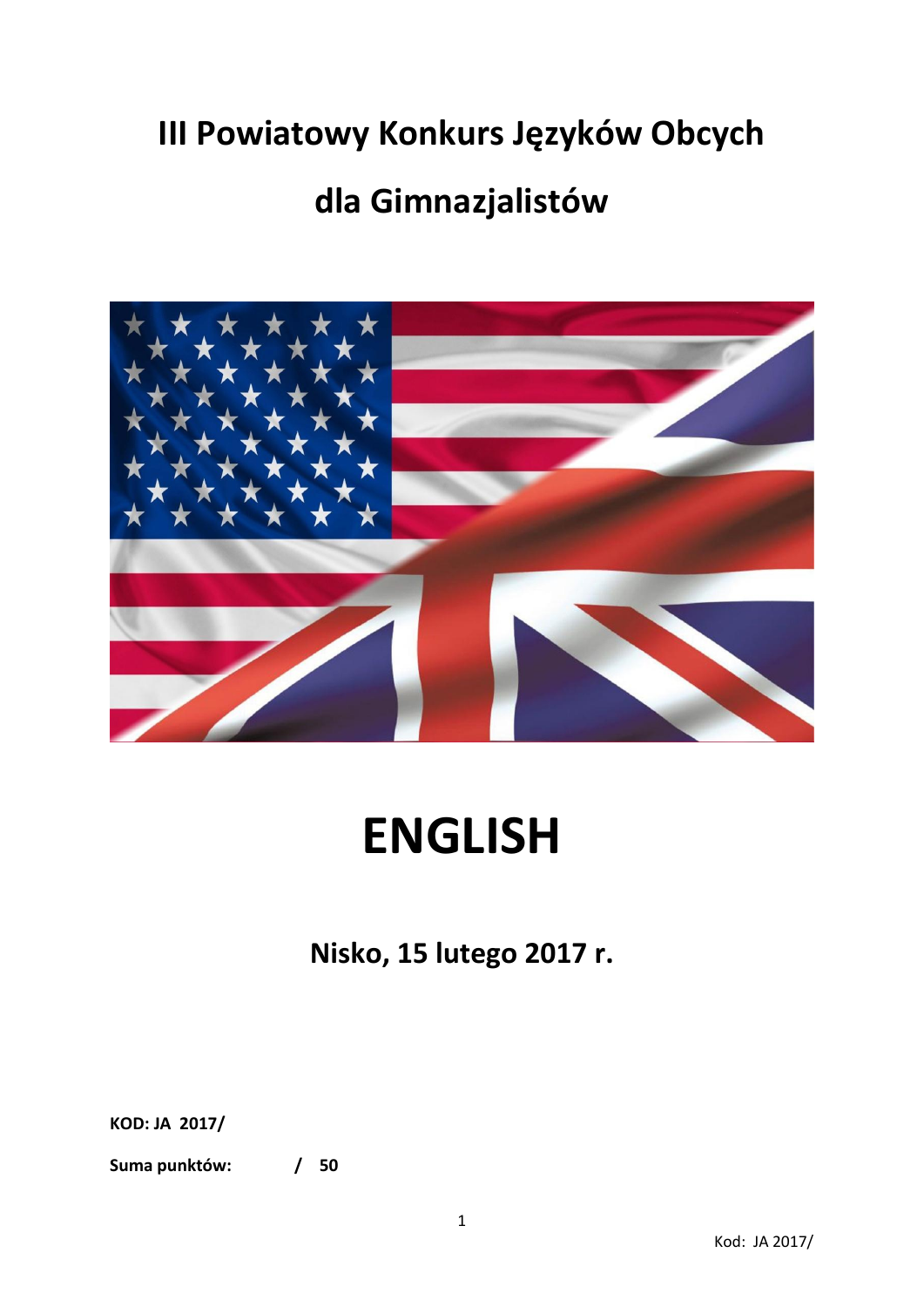#### **Exercise I (max. 5 points)**

#### **Wybierz właściwą odpowiedź . Za każdą poprawną odpowiedź otrzymasz 0,5 punktu.**

| 1.  | If cars weren't so expensive, we _____________ a new one.           |                                                               |         |                 |  |
|-----|---------------------------------------------------------------------|---------------------------------------------------------------|---------|-----------------|--|
|     |                                                                     | a) bought b) would buy b) buy                                 |         | d) would bought |  |
| 2.  |                                                                     | I had little time to go to the shops.                         |         |                 |  |
|     | a) too                                                              | b) enough b c) such                                           |         | d) so           |  |
| 3.  |                                                                     | Suddenly I realised I __________ see her again.               |         |                 |  |
|     |                                                                     | a) will never b) shall never c) would never d) never          |         |                 |  |
| 4.  | He has travelled a lot since he _________ to work for us.           |                                                               |         |                 |  |
|     |                                                                     | a) began b) was beginning c) begun                            |         | d) has begun    |  |
| 5.  | Tom ______________ down after he had returned.                      |                                                               |         |                 |  |
|     |                                                                     | a) laid b) was laying c) lied                                 |         | d) lay          |  |
| 6.  | Very _____________ fans bought the group's latest album             |                                                               |         |                 |  |
|     |                                                                     | a) a little b) little b c) few                                |         | d) a few        |  |
| 7.  |                                                                     | Unless you _________, you won't have enough money to live on. |         |                 |  |
|     |                                                                     | a) work b) don't work c) will work d) won't work              |         |                 |  |
| 8.  | The headmaster does not allow us ___________.                       |                                                               |         |                 |  |
|     |                                                                     | a) smoke b) to smoke c) to smoking d) smoking                 |         |                 |  |
| 9.  | Your pizza tastes ____________. Can you tell me what you put on it? |                                                               |         |                 |  |
|     |                                                                     | a) wonderful b) well b b b c) greatly                         |         | d) nicely       |  |
| 10. | This book is ___________.                                           |                                                               |         |                 |  |
|     | a) my b) me                                                         |                                                               | c) mine | d) myself       |  |

 $/5$ 

#### **Exercise II (max. 5 points)**

# **Fragmenty podane w nawiasach przetłumacz na język angielski w odpowiedniej formie. Wymagana jest pełna poprawność gramatyczna i ortograficzna. Za każdą poprawną odpowiedź otrzymasz 1 punkt.**

| 1. | $(Czy \sqcap)$                                                                                                                                                                                                                | any news today?              |
|----|-------------------------------------------------------------------------------------------------------------------------------------------------------------------------------------------------------------------------------|------------------------------|
| 2. | He wanted                                                                                                                                                                                                                     | (żeby ona nie jadła) sweets. |
| 3. | I will ask him                                                                                                                                                                                                                | (czy przyjdzie).             |
| 4. | We (znamy się) versiers in the control of the control of the control of the control of the control of the control of the control of the control of the control of the control of the control of the control of the control of | since 2001.                  |
| 5. | The house (sprzedano)                                                                                                                                                                                                         | 2 weeks ago.                 |

 $\overline{\phantom{a}}$ /5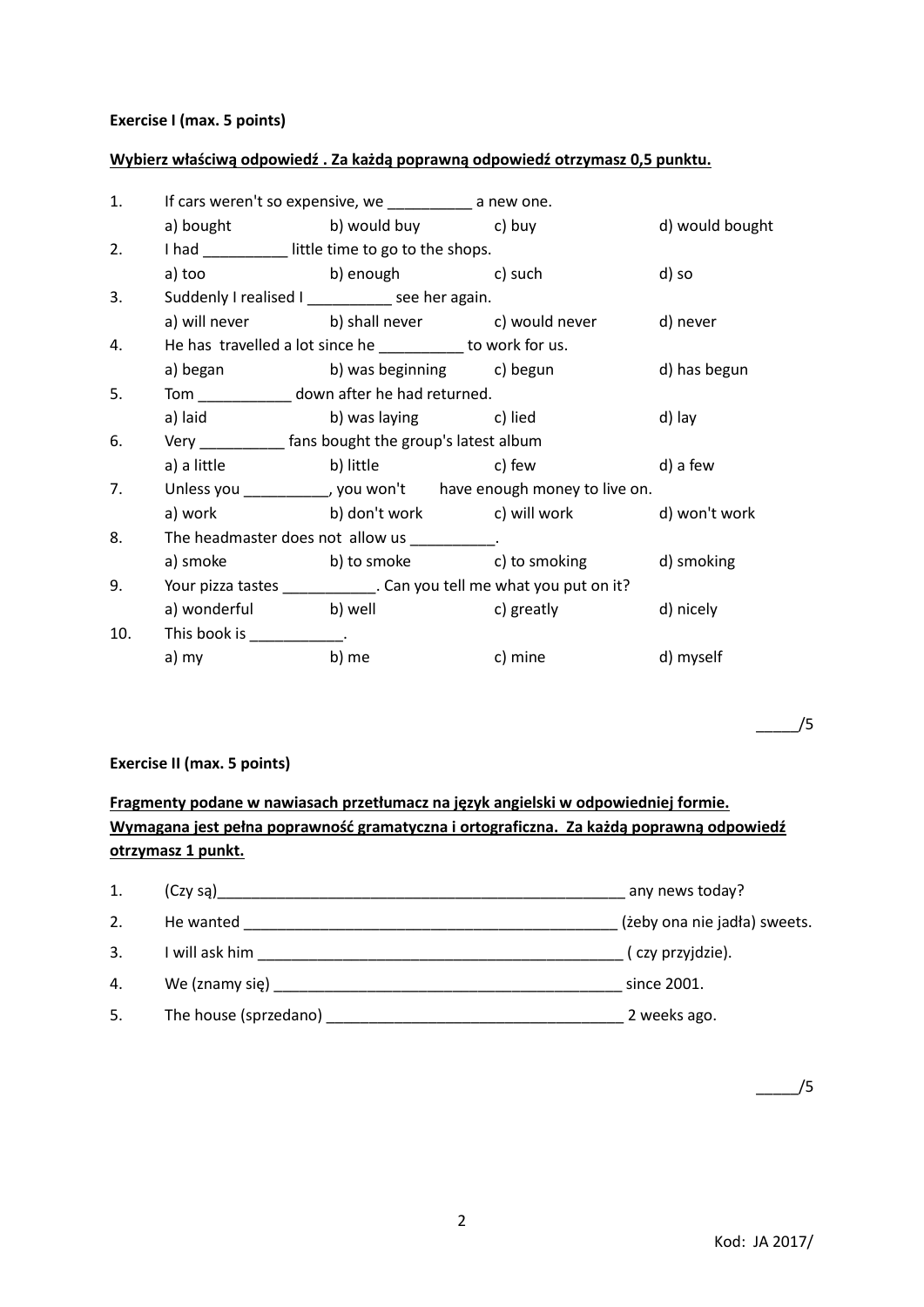#### **Exercise III. (max. 5 points)**

# **Podane wyrazy ułóż we właściwej kolejności, tak aby otrzymać w pełni poprawne zdanie. Za każdą poprawną odpowiedź otrzymasz 1 punkt.**

| 1. | CDs/you/do/from/your/where/take?             |  |
|----|----------------------------------------------|--|
| 2. | a/never/seen/scary/before/I/such/have/movie  |  |
| 3. | were/at/yesterday/you/what/five/doing?       |  |
| 4. | interested/any/she/music/of/is/in/type/not   |  |
| 5. | her/pass/if/a lot/she/will/studies/she/exams |  |

\_\_\_\_\_/5

#### **Exercise IV. (max. 5 points)**

#### **Zaznacz poprawną odpowiedź. Za każdą poprawną odpowiedź otrzymasz 1 punkt.**

- 1. A shirt with no pattern is a *checked/plain/spotted* shirt.
- 2. If you look good in a jacket, it *matches/fits/suits* you.
- 3. If you work only three days a week, you have a *part-time/full-time/demanding* job.
- 4. Students who miss lessons are *ambitious/strict/absent* from school.
- 5. You can destroy your friendship if you *make up with/ meet/ argue with* your friends.

**Exercise V. (max. 10 points)**

## **W podanych zdaniach uzupełnij brakujące słowa. Wykorzystaj podpowiedzi w postaci podanych liter i ich liczby. Za każdą poprawną odpowiedź otrzymasz 1 punkt.**

- 1. If you miss lessons without your parents realizing it, you  $p_{\text{max}}$  t \_\_\_\_\_.
- 2. Students sometimes use c during school tests. I think it's so unfair.
- 3. His parents died in a car accident, so he's an o  $\frac{1}{2}$
- 4. Bill had nothing to do. He was  $b_{\text{max}}$ .
- 5. After holidays in Italy, his face is so  $t_{\text{max}} = t$  that I didn't recognize him.
- 6. Despite being in her late seventies, my grandma is very  $1_{\text{max}}$  she loves parties and meeting her friends.
- 7. In Poland, people who are in their sixties  $r_{----}$  and become pensioners.
- 8. My grandparents and I are two different  $g_{\text{2}}$  =  $\text{2}}$  =  $\text{2}}$  =  $\text{2}}$  because we don't understand one another and we have completely different points of view.
- 9. Ann is so s  $\mu_{\text{max}} = 1$  that she never changes her opinion even if she's wrong.
- 10. Are you sick? Your face looks very  $p \cdot \cdot$ .

 $/10$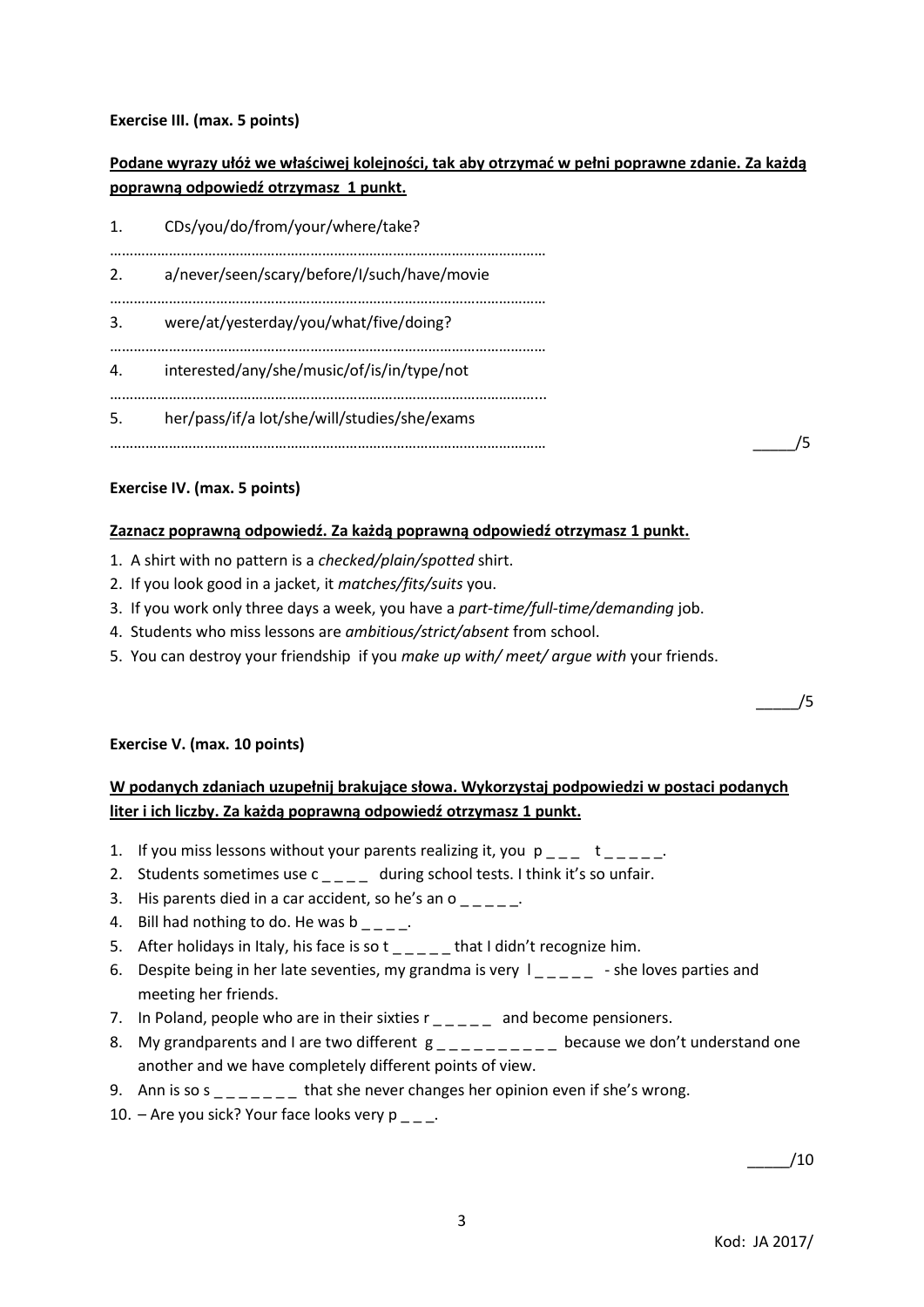#### **Exercise VI. (max. 5 points)**

## **Przetłumacz na język angielski fragmenty podane w nawiasach. Za każdą poprawną odpowiedź otrzymasz 1 punkt.**

|    | 1. He's got a                               | (bliznę na policzku).                         |
|----|---------------------------------------------|-----------------------------------------------|
|    | 2. In my school, Physical Education is a(n) | (obowiązkowa) lesson.                         |
|    | 3. He respects his                          | (wychowawcę i dyrektora).                     |
| 4. |                                             | (pracownicy) of this company                  |
|    | (zastrajkowali).                            |                                               |
|    | l'm                                         | (w dobrym nastroju) when I watch a good film. |

\_\_\_\_\_/5

#### **Exercise VII. (max. 5 points)**

#### **Przeczytaj tekst. Z podanych odpowiedzi A–D wybierz właściwą, zgodną z treścią tekstu. Za każdą poprawną odpowiedź otrzymasz 1 punkt.**

I always got on well with Heather at school, which surprised my friends and upset my parents. Heather didn't really have any friends. She was an orphan and had spent the first few years of her life with a succession of foster parents. When she was ten, she was adopted but the years of being sent from place to place had left their mark and she was nervous, shy and very stubborn. Just like me. I, though, come from a wealthy family. My father has a good job and my mother spends her days doing voluntary work for a number of good causes. It's true that I rarely saw them as I was growing up and it's also true that they argue a lot, usually over the amount of time my father was away at work. He sometimes said that he would retire and stay at home but my mother didn't want her cosy routine to be disrupted that much!

So, Heather and I became friends. We spent our time together listening to music or reading aloud. Then, when we were seventeen, Heather disappeared. It was in April. She'd never mentioned anything to me about going. She just ran away from home and was last seen on the London train. As she was old enough to leave school and get a job, the police were reluctant to spend much time looking for her. I was a little jealous. Jealous of her freedom and especially jealous of any men she might meet and settle down with.

Then, in late July, just after the end of term, I received a postcard from Heather. She was in Colmar, in France, alone, working in a café, and she wanted me to join her. There was no mention of accommodation. I told my parents but I'm not sure they heard me. They didn't react.

That evening, I packed some clothes and, in the middle of the night when my parents were safely asleep, I quietly went downstairs, left a note on the kitchen table and headed for the station. The first thing I learned was that there are no night trains so I settled down to wait for three hours on an uncomfortable bench, all the while worried that my parents would come and stop me before the train arrived. They didn't. In London I bought a cheap rail and ferry combined ticket and, early in the afternoon, I was watching the white cliffs of Dover disappear into the distance.

I had never been alone in a foreign country before. I spoke a few words of schoolboy French but understood almost nothing. Looking at Heather's postcard again, I suddenly realised that I had absolutely no idea where Colmar was. It was time to start acting like an adult. I had never had to before. Whatever happened between now and September, I would return to England a very different person to the one who left.

1 The writer says that he and Heather had A similar characters. B similar parents.

C the same friends. Changes of the same friends.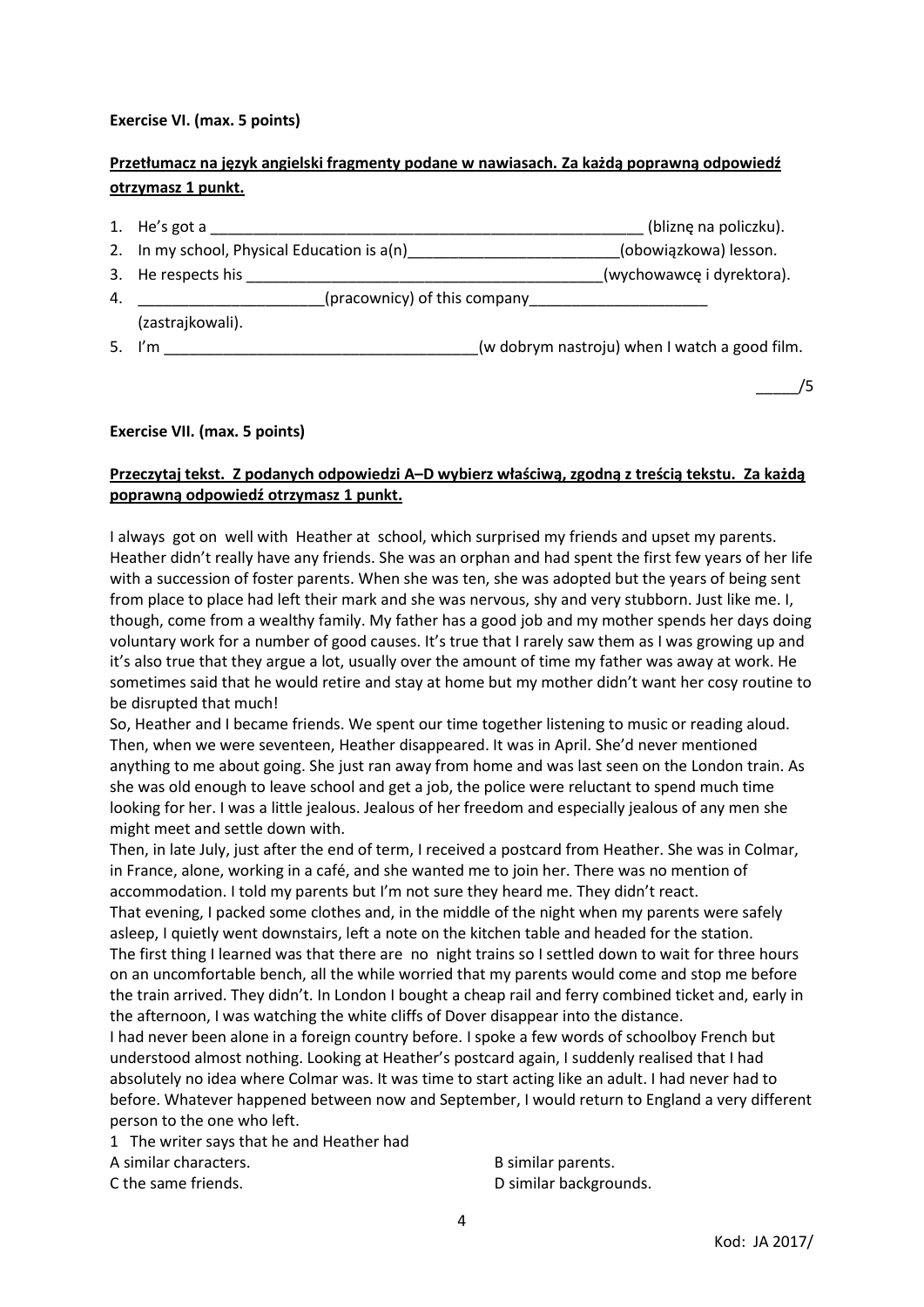| 2 Which does the writer not say about his parents?<br>A They didn't have much time for him.<br>C They had a lot of rows.   | B They had financial problems.<br>D They both had things which kept them busy. |
|----------------------------------------------------------------------------------------------------------------------------|--------------------------------------------------------------------------------|
| 3 The writer was jealous of Heather because<br>A she could now do what she liked.<br>C she had found a job.                | B she had fallen in love.<br>D she had left school.                            |
| 4 The writer didn't find out<br>A where Heather had gone.<br>C who she was with.                                           | B what she was doing.<br>D where she was staying.                              |
| 5 When he arrived in France, the writer<br>A couldn't speak any French.<br>C realised that he had lost Heather's postcard. | B didn't know how to get to Colmar.<br>D wasn't planning to ever return home.  |

 $/5$ 

## **Exercise VIII (max. 5 points) Zdecyduj, czy podane zdania dotyczące świąt w Wielkiej Brytanii i Stanach Zjednoczonych są prawdziwe (T) czy fałszywe (F). Za każdą poprawną odpowiedź otrzymasz 0,5 punktu.**

|     |                                                                                     | True | False |
|-----|-------------------------------------------------------------------------------------|------|-------|
| 1.  | Columbus Day - an American public holiday, is held on to honour Christopher         |      |       |
|     | Columbus on the second Monday in October.                                           |      |       |
| 2.  | Independence Day is held in Great Britain on 4th July.                              |      |       |
| 3.  | Thanksgiving Day is celebrated in the USA on the fourth Thursday in November.       |      |       |
| 4.  | Saint Patrick's Day is an Irish festival celebrated on 17th March every year.       |      |       |
| 5.  | Guy Fawkes Day is an annual British festival observed on 5th November, usually      |      |       |
|     | celebrated at large organised events, with bonfire and firework displays.           |      |       |
| 6.  | Martin Luther King, Jr. Day is celebrated in Wales and some parts of England on the |      |       |
|     | third Monday in January.                                                            |      |       |
| 7.  | Memorial Day is an American festival which honours the people killed in the         |      |       |
|     | II World War only.                                                                  |      |       |
| 8.  | By tradition, 23rd April, St. George's Day is a national festival in England.       |      |       |
| 9.  | 25th December is called the Boxing Day in Britain.                                  |      |       |
| 10. | A "bank holiday" is a term used to describe a holiday in Britain when banks are     |      |       |
|     | closed.                                                                             |      |       |

 $\frac{1}{\sqrt{5}}$